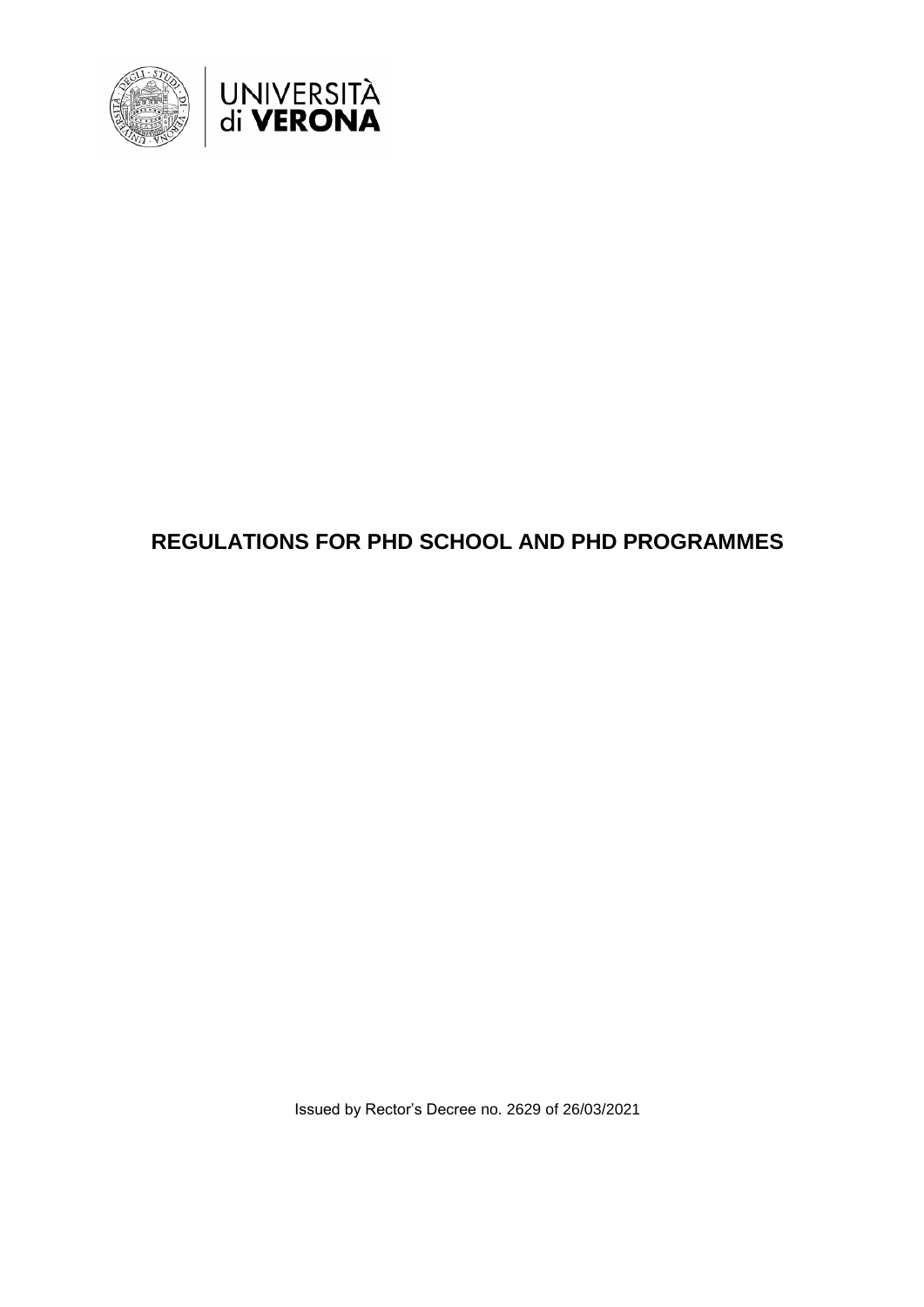



|                             | Contents                                                                                          |                |
|-----------------------------|---------------------------------------------------------------------------------------------------|----------------|
|                             | <b>SECTION I - General principles</b>                                                             | 1              |
|                             | Art 1 - Purpose and scope                                                                         | 1              |
| SECTION II - PhD programmes |                                                                                                   | 1              |
|                             | <b>HEADING I-GENERAL PRINCIPLES</b>                                                               | 1              |
|                             | Art. 2 - Establishment and implementation of PhD programmes                                       | 1              |
|                             | Art. 3 - Modification and termination of PhD programmes                                           | 1              |
|                             | Art. 4 - Scholarships                                                                             | $\overline{c}$ |
|                             | Art. 5 - Quality assurance and quality assessment of PhD programmes                               | $\overline{c}$ |
|                             | HEADING II - JOINT PhD PROGRAMMES                                                                 | $\overline{c}$ |
|                             | Art. 6 - PhD programmes instated in collaboration with Italian universities and research bodies   | $\overline{2}$ |
|                             | Art. 7 - Programmes instated in collaboration with foreign institutions                           | $\overline{2}$ |
|                             | Art. 8 - Co-tutorship programmes                                                                  | 3              |
|                             | Art. 9 - Programmes in consortium with other universities or research bodies                      | 3              |
|                             | Art. 10 - Programmes instated in collaboration with companies, industrial PhDs and apprenticeship |                |
|                             | PhDs of higher education and research                                                             | 3              |
|                             | <b>HEADING III - PhD PROGRAMME BODIES</b>                                                         | 3              |
|                             | Art. 11 - Programme bodies                                                                        | 4              |
|                             | Art. 12 - Coordinator                                                                             | 4              |
|                             | Art. 13 - Teaching Committee                                                                      | 4              |
|                             | Art. 14 - Joint Committee for medical programmes                                                  | 5              |
|                             | SECTION III - PhD School                                                                          | 5              |
|                             | <b>HEADING I-GENERAL PRINCIPLES</b>                                                               | 5              |
|                             | Art. 15 - Establishment, modification and termination of PhD Schools                              | 5              |
|                             | Art. 16 - Administrative, organisational and financial autonomy                                   | 5              |
|                             | <b>HEADING II - SCHOOL BODIES</b>                                                                 | 6              |
|                             | Art. 17 - School bodies                                                                           | հ              |
|                             | Art. 18 - Director                                                                                | 6              |
|                             | Art. 19 - Council                                                                                 | 6              |
|                             | SECTION IV - Transitional and final provisions                                                    | 6              |
|                             | Art. 20 - Transitional provisions                                                                 | 6              |
|                             | Art. 21 - Issuing and entry into force of these Regulations                                       | 7              |
|                             |                                                                                                   |                |

Art. 22 - [Changes to the Regulations](#page-8-1) 7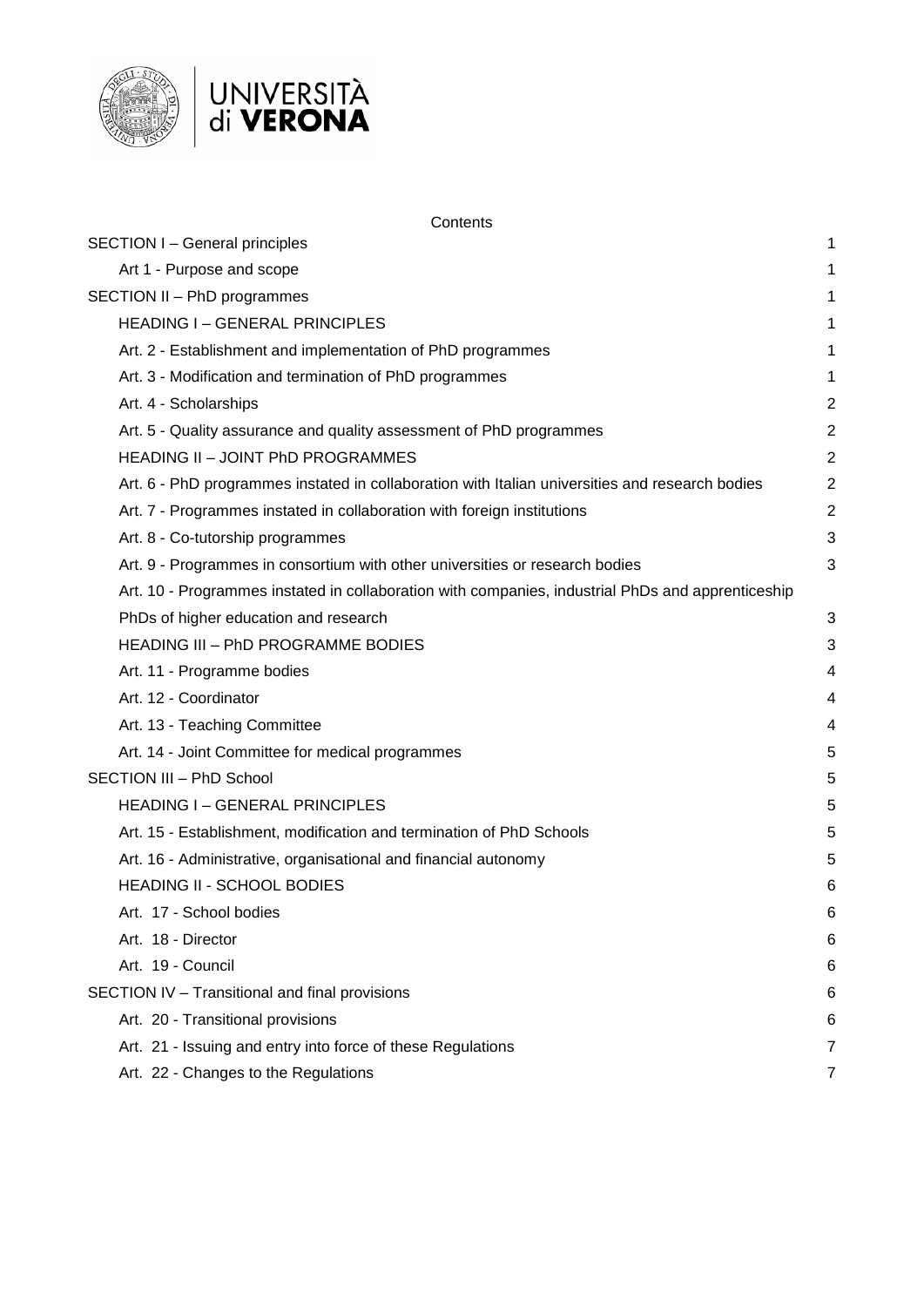

# <span id="page-2-0"></span>**SECTION I – General principles**

## <span id="page-2-1"></span>**Art 1 - Purpose and scope**

- 1. By Ph.D. Programme, the University of Verona means the third level of university education instituted to ensure a high level of education through conducting research and to provide the necessary skills to carry out highly qualified research activities and professional activities at national or foreign universities, public bodies or private entities.
- 2. By Ph.D. School, the University means the body established to promote, manage and organize service and support activities for Ph.D. Programmes, stimulating the transversal teaching activity.
- 3. These Regulations govern the establishment and operation of the Ph.D. School and Ph.D. Programmes administratively registered at the University of Verona, in accordance with the principles expressed by the University of Verona's Code of Ethics.
- 4. For joint Ph.D. programmes as described in HEADING II, these Regulations apply:
	- a) when the programme is administratively based at the University of Verona;
		- b) as compatible with the founding agreements.
- 5. For the purpose of these Regulations:
	- a) "University" shall mean Università di Verona;
	- b) "School" shall mean Ph.D. School;
	- c) "Programme" shall mean Ph.D. Programme;
	- d) "MUR" shall mean Ministry of University and Research;
	- e) "ANVUR" shall mean *Agenzia Nazionale di Valutazione del sistema Universitario e della Ricerca*;
	- f) "QA Model" shall mean University's Quality Assurance Model.

#### <span id="page-2-2"></span>**SECTION II – Ph.D. Programmes**

#### <span id="page-2-3"></span>**HEADING I – GENERAL PRINCIPLES**

#### <span id="page-2-4"></span>**Art. 2 - Establishment and implementation of Ph.D. Programmes**

- 1. Ph.D. Programmes must be at least three years long and are considered part of the department to which the majority of the Teaching Committee members belong.
- 2. For better quality and organisation of teaching, all Ph.D. Programmes are structured into a Ph.D. School.
- 3. Ph.D. Programmes, including joint programmes, are instituted by the Board of Directors, after consultation with the Academic Senate, upon proposal by one or more Departments.
- 4. Ph.D. Programmes may only be implemented after accreditation by the Ministry of University and Research in accordance with the current legislation.
- 5. Programmes are implemented in areas in which the University has specific, original, qualified and continuous research and teaching activities, and are organised around wide, organic, clearly defined academic themes. These may be divided into curricula, if there is adequate scientific and cultural reason for such, without prejudice to the uniqueness of the selection procedure as described in the Regulations for Ph.D. studies. The implementation of separate curricula requires the availability of an adequate number of Teaching Committee members belonging to the macro-sectors of each proposed curriculum in order to ensure the necessary teaching can be provided.
- 6. Proposals for establishing new Ph.D. Programmes must fulfil the accreditation criteria required by law. Proposals are put forward to the relevant academic bodies by one or more departments and must be approved by an absolute majority by a specified deadline and in accordance with University procedures based on ministerial instructions.
- 7. Each proposal must include all the information required by MUR form, which are needed for the Programme accreditation by ANVUR.

## <span id="page-2-5"></span>**Art. 3 - Modification and termination of Ph.D. Programmes**

- 1. Ph.D. Programmes may be modified by the Department that proposed them, subject to approval by the Ph.D. School, in terms of:
	- a) programme objectives;
	- b) name changes.
	- These changes must be communicated to the Academic Senate and the Board of Directors.
- 2. Where necessary and/or if suggested by the proposing Department, the Board of Directors may terminate a Ph.D. Programme, joint programme or a *curriculum* within a programme, after consultation with the Academic Senate.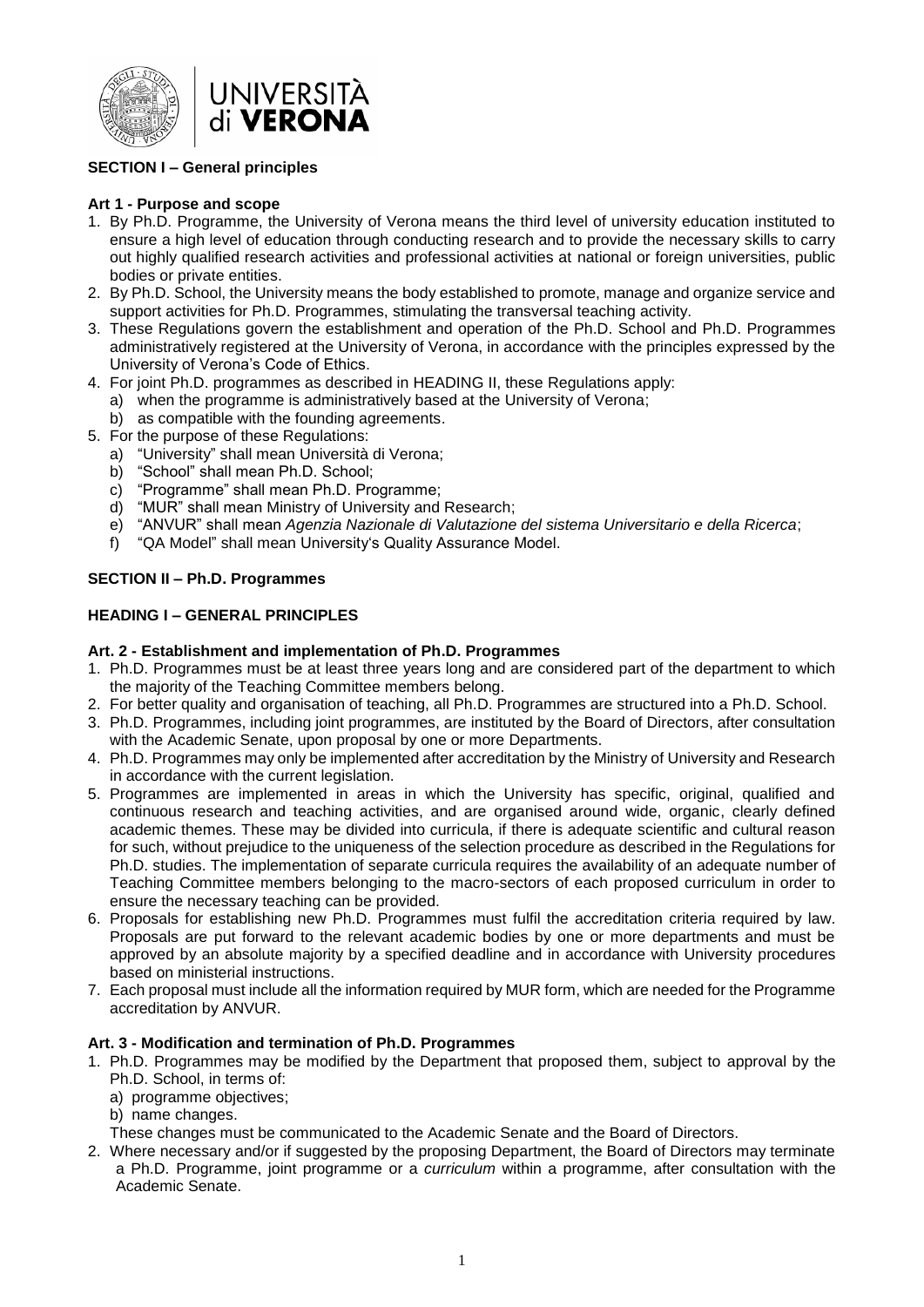



## <span id="page-3-0"></span>**Art. 4 - Scholarships**

- 1. The University provides scholarships for its Ph.D. Programmes. The number of scholarships and funding amount are defined each year by the relevant academic bodies.
- 2. Scholarships are disbursed in monthly instalments and must be at least equal in value to the minimum amount specified by law. This amount may be increased by up to 50% for research conducted abroad, for a maximum of 18 months.
- 3. All Ph.D. students from their second year onwards must be ensured a research budget of at least 10% of the minimum annual scholarship amount, regardless of any other financial support they may be receiving, unless specifically agreed otherwise with partner/consortium bodies.
- 4. Scholarships cannot be combined with other scholarships for any reason (not even if the student puts the course on hold) except for those scholarships granted by national or foreign institutions for students to carry out research abroad. These cannot be scholarships for advanced educational courses or activities (ex Law no. 398/89 and Fulbright scholarships).

#### <span id="page-3-1"></span>**Art. 5 - Quality assessment and quality assurance of Ph.D. Programmes**

- 1. The University promotes an internal quality assessment and assurance system of Ph.D. Programmes and Ph.D. School in order to:
	- a) verify the quality of education provided by each programme and the level of skills attained by students at graduation;
	- b) ensure the academic expertise of the Teaching Committee members;
	- c) ensure Ph.D. Programmes and School continually improve in the education and training they provide, discussing strengths and areas for improvement with the departments involved.
- 2. Refer to the AQ Model for any matters not provided for in these Regulations.

# <span id="page-3-2"></span>**HEADING II – JOINT Ph.D. PROGRAMMES**

#### <span id="page-3-3"></span>**Art. 6 – Ph.D. programmes instated in collaboration with Italian universities and research bodies**

- 1. The University may sign specific agreements to instate Ph.D. programmes in collaboration with universities or public or private research institutions with a high level of academic and cultural knoweldge and appropriate resources in terms of personnel, facilities and equipment.
- 2. The institutions involved must each commit to ensuring the implementation of at least one three-year doctoral cycle, and must guarantee funds for at least three scholarships for each cycle, including the cost of any stays abroad plus the research budget specified in Art. 4.
- 3. Agreements must be stipulated with adequate time to ensure the accreditation procedure and call for applications with corresponding application round can be completed prior to the beginning of the programme. Education and research must be divided between the partners and the Ph.D. Programme must meet accreditation requirements. Specifically, the parties must:
	- a) regulate their academic and educational contributions
	- b) define their financial commitments and distribute them fairly
	- c) describe the operational and academic facilities available
	- d) establish how the programmes will be organised and implemented, including the composition of the managing bodies
	- e) establish how students will conduct research at the specified facilities
	- f) define the lecturer mobility plan
	- g) for agreements with other universities, specify the possibility of issuing a joint academic degree; otherwise the university where the programme is administratively registered shall confer the title.

# <span id="page-3-4"></span>**Art. 7 - Programmes instated in collaboration with foreign institutions**

1. The University encourages international partnerships in order to develop advanced research connections.

- 2. The University can sign specific agreements to instate Ph.D. Programmes in collaboration with one or more universities or foreign research institutions of high recognised international standing, as well as specific pathways within existing Ph.D. Programmes, with the possibility of issuing of a joint, double or multiple degree.
- 3. The agreements described in point 2 above, which regulate the organisation and operation of the Ph.D. programme or pathway, must specify:
	- a) the duration of the Ph.D. Programme, which must be at least three years;
	- b) how candidates will be selected for the Ph.D. Programme and the composition of the admissions committee;
	- c) at which institution students will enrol, as well as tuition fees and/or any fee exemptions;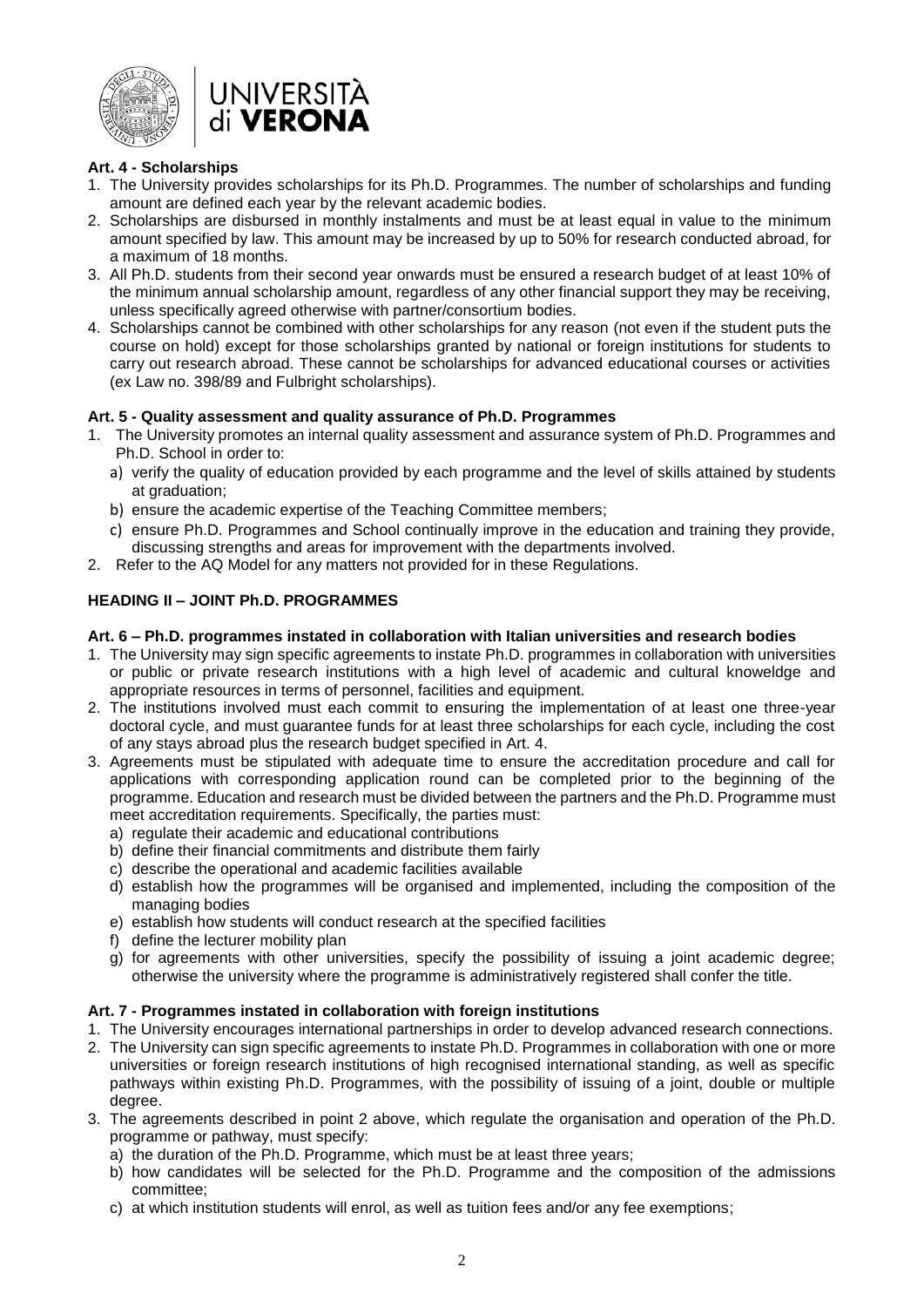



- d) how the teaching committee and any other bodies will be assembled;
- e) how education and research will be distributed between the institutions, and a framework for student and teacher mobility;
- f) how the final examination committee will be assembled;
- g) procedures for thesis writing and defence;
- h) type of qualification (multiple or joint);
- i) provisions regarding the intellectual property of thesis content and the publication, use and protection of research results.

#### <span id="page-4-0"></span>**Art. 8 - Co-tutorship programmes**

- 1. The University can stipulate bilateral agreements with foreign universities to implement co-tutorship programmes.
- 2. Each co-tutorship is supported by a nominal arrangement specifying:
	- a) enrolment at both universities, unless otherwise specified in the agreement itself;
	- b) teaching and research facilities available at each institution for approximately equal research periods;
	- c) mobility-related fees for each institution's Ph.D. students;
	- d) two thesis supervisors: one at the University of Verona and one at the partner university;
	- e) Examination Committee that will confer the double or joint degree.
- 3. Co-tutorship agreements are normally instated upon request for Ph.D. students enrolled in the first year of a Ph.D. Programme.

#### <span id="page-4-1"></span>**Art. 9 - Programmes in consortium with other universities or research bodies**

- 1. The University can implement interuniversity Ph.D. Programmes involving up to four institutions in consortia. Such institutions may be Italian or foreign universities or public or private research bodies. The University may also join already-established consortia or those implemented by other institutions.
- 2. Interuniversity consortia may award a joint, double or multiple degree. In consortia which include foreign universities or research entities, an Italian university must award the degree and assume the function of the consortium's administrative headquarters.
- 3. The consortium bodies form a new legal entity. Each party must guarantee funding for at least three scholarships and assume a fair role in sharing its educational and research facilities.

#### <span id="page-4-2"></span>**Art. 10 - Programmes instated in collaboration with companies, industrial Ph.D.s and apprenticeship Ph.D.s of higher education and research**

- 1. The University can instate Ph.D. Programmes in collaboration with Italian or foreign companies which conduct research and development activities. The University or any other Italian university participating in the Ph.D. must award the degree and assume the function of administrative headquarters of the programme. All the companies and universities involved must contribute financially to support the Ph.D. students of the programme.
- 2. The University can sign specific agreements to implement industrial Ph.D. Programmes or particular pathways. It may be possible to allocate some of the available places on the programme to employees of the company involved provided the employees pass the admission evaluations.
- 3. The University can also implement apprenticeship Ph.D. Programmes with other institutions or companies.
- 4. The agreements must specify:
	- a) the manner in which the programme will be carried out at the company and a breakdown of the total commitment of any company employees involved;
	- b) how the University will provide education and training for the Ph.D. students;
	- c) research activities conducted under the supervision of a university tutor together with a co-tutor from the company;
	- d) research facilities;
	- e) financial contribution to fully support the scholarships;
	- f) any possible financial and patent matters regarding research activities related to the Ph.D., including any confidentiality restrictions in the dissemination of results, as per individual agreements.
- 5. Given the specificity of the programmes described in points 1 and 2 above, the bodies involved may plan their activities following a different schedule to the standard calendar and may organise training activities as they define.

## <span id="page-4-3"></span>**HEADING III – Ph.D. PROGRAMME BODIES**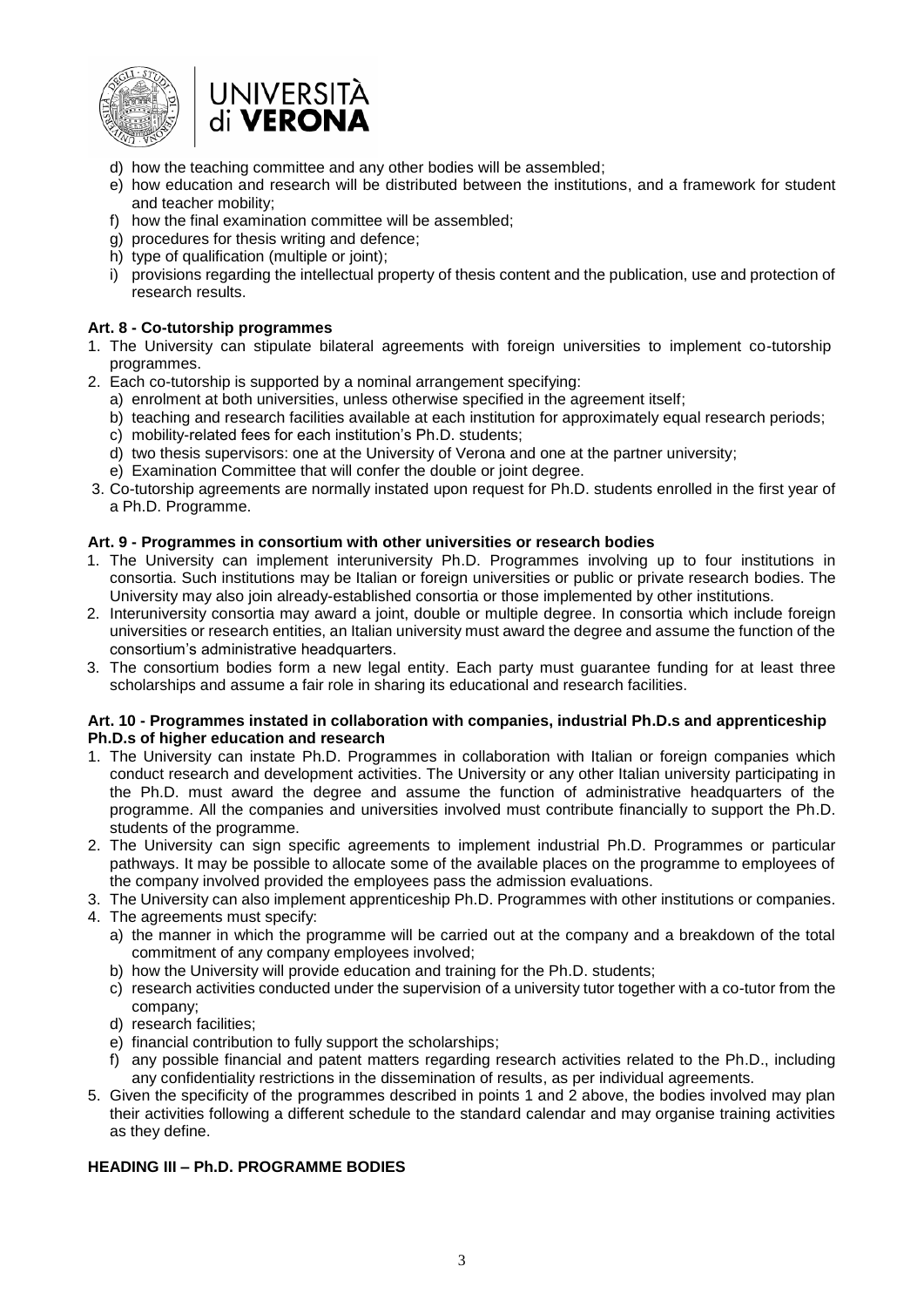

#### <span id="page-5-0"></span>**Art. 11 - Programme bodies**

- 1. The official bodies of each Ph.D. Programme are:
	- a) Coordinator;
	- b) Teaching Committee.

#### <span id="page-5-1"></span>**Art. 12 - Coordinator**

- 1. The Coordinator is elected by the Teaching Committee in the manner stated in the general university regulations. The Coordinator must be a full-time lecturer at the University or at one of the other universities participating in the Ph.D. Programme that make up part of the Teaching Committee. The Coordinator must have the academic qualifications and experience required by ANVUR for accreditation purposes.
- 2. The term of office is three years and may be renewed only once. Upon appointment, the Coordinator is also responsible for managing the Ph.D. cycles already in progress.
- 3. Should the Coordinator be absent or unable to perform the role, their tasks shall be performed by a vice-Coordinator nominated by the Coordinator.
- 4. At least 30 days before the term of office expires, the Dean shall call a Teaching Committee meeting to elect a new Coordinator. The election may take place via internet or email and is valid if at least half the committee members participate. A candidate is elected if they obtain an absolute majority of correctly submitted votes.
- 5. The Coordinator's mandate usually commences the month before a new accreditation procedure begins, and oversees the conclusion of all the cycles in progress.
- 6. Should the Coordinator give notice of early termination, the Dean shall call a Committee meeting within 30 days of the Coordinator's notice of resignation. The new election process shall be conducted in the same manner as described in point 4.
- 7. The Coordinator shall:
	- a) call and preside over the Teaching Committee and oversee the implementation of the decisions made;
	- b) oversee the organisation and coordination of the Ph.D. Programme's lessons and activities;
	- c) propose the educational plan of the Ph.D. Programme to the Teaching Committee and submit this to the Director of the Ph.D. School;
	- d) organise and coordinate the quality assurance measures for the Ph.D. Programme;
	- e) ensure all the annual MUR/ANVUR accreditation forms are completed and submit these to the Teaching Committee for approval;
	- f) prepare an annual report of the activities carried out, to be approved by the Teaching Committee and submitted to the Ph.D. School and relevant Department;
	- g) propose the spending plan and any modifications during the year to the Teaching Committee, to be submitted for approval to the relevant Ph.D. School Council;
	- h) notify the university department of any changes of Teaching Committee members;
	- i) be a member of the Ph.D. School Council;
	- j) maintain relations with the university department and relevant Ph.D. School;
	- k) implement suggestions for the transverse educational activities statede by the relevant Ph.D. School;
	- l) perform all the other functions assigned to the position as described in university regulations, especially the Regulations for Ph.D. Studies.
- 8. The Coordinator position is incompatible with the roles of Department Director, Ph.D. School Director, Postgraduate Specialisation Director and Macroarea School Chairperson.
- 9. In the case of resignation or early termination of office, the Committee Dean shall assume the functions of Coordinator, for urgent and non-deferable acts only, until a new Coordinator is elected.

#### <span id="page-5-2"></span>**Art. 13 - Teaching Committee**

- 1. The Teaching Committee of each Ph.D. programme is comprised of:
	- a) at least 16 university members including the Coordinator;
		- b) in addition, the Teaching Committee may have non-university experts who are highly qualified and with proven expertise as described by ministerial specifications. Members of the Teaching Committee cannot be Teaching Committee members of any other Italian Ph.D. Programme;
	- c) two Ph.D. students per programme are invited to participate in Teaching Committee meetings and have voting rights on teaching and organisation matters only.
- 2. Members of the Teaching Committee must have the academic qualifications required for programme accreditation, both at the time it is established and for each annual renewal.
- 3. For the purpose of appointing the Teaching Committee, potential members must submit the following documentation to the Department (when the programme is being established) or the Teaching Committee (for changes or additions):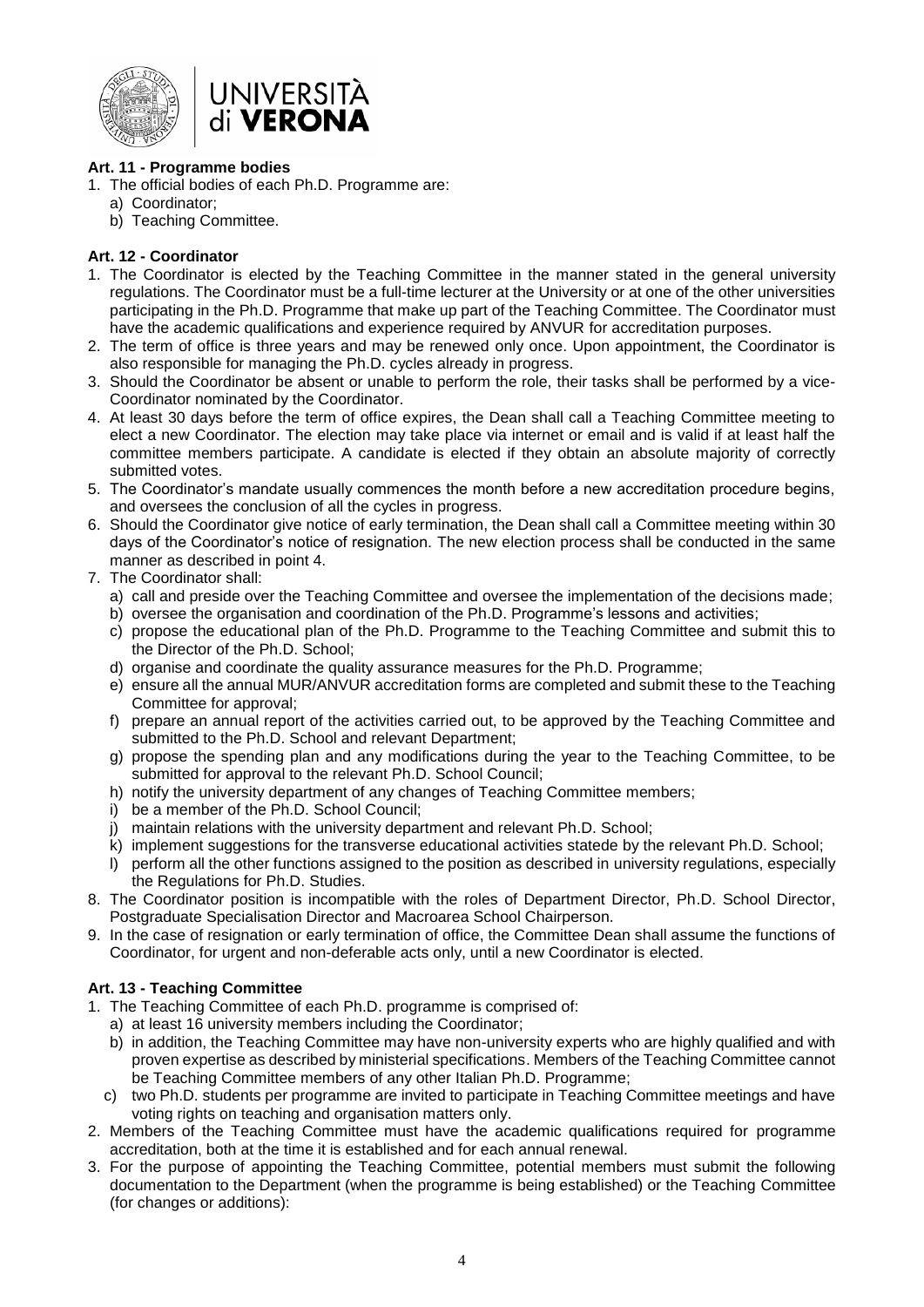



- a) CV and proven academic production in the academic disciplines of the Ph.D. Programme;
- b) a statement that they do not belong to any other Italian Teaching Committee;
- c) if the Ph.D. Programme has different pathways (*curricula*), the relevant pathway must be specified. Members can only be affiliated with one pathway;
- d) authorisation from the relevant structure (Department or body) to be part of the Teaching Committee. Provided they fulfil the ministerial requirements, academic staff and external experts who are already authorised shall remain members of the Committee when the Ph.D. Programme is renewed.
- 4. When a new cycle of an accredited Ph.D. Programme is implemented, if any members of the Committee have changed, the modified Committee shall be effective from the month before the accreditation process and shall oversee the conclusion of all the cycles in progress.
- 5. The Committee is responsible for the academic, organisational and educational aspects of the Ph.D. Programme. The Committee oversees the design and implementation of the programme's educational activities, provides direction and guides Ph.D. students' academic research.
- 6. The Committee approves and submits to the Ph.D. School:
	- a) educational plan of the Ph.D. Programme;
	- b) development and action plans to ensure the Ph.D. Programme is international, intersectoral and interdisciplinary;
	- c) annual report of the activities carried out;
	- d) spending budget of the Ph.D. Programme;
	- e) changes or additions to the Committee itself, to take effect at the annual renewal.
- 7. The Committee expresses its opinion on:
	- a) application process, criteria for evaluating applicants, method of determining scores and the number of places to be advertised for each pathway;
	- b) academic suitability of any education and qualifications gained abroad (for the sole purpose of admission to the application round);
	- c) Admission Comittee and final Examination Committee members, to be proposed to the Rector;
	- d) Tutors, as described in Art. 10 of the Regulations for Ph.D. Studies;
	- e) thesis evaluation external revisers.
- 8. The Committee is also responsible for:
	- a) control and monitoring of the Ph.D. Programme to check it is running correctly, as well as quality assurance based on the university's QA Model;
	- b) designation of a Tutor for each Ph.D. student as described in the Regulations for Ph.D. Studies;
	- c) all the roles assigned to it by law, statute and university regulations, especially the Regulations for Ph.D. Studies.
- 9. The Committee deliberates without the representation of the Ph.D. students on matters related to:
	- a) disciplinary measures against Ph.D. students;
	- b) admission of Ph.D. students to the following year of the programme and to the thesis defence.
- 10.The Teaching Committee is subject to the University's General Regulations.

#### <span id="page-6-0"></span>**Art. 14 - Joint Committee for medical programmes**

1. For each Ph.D. Programme a joint Committee is established, which shall consist of the Coordinator of the Ph.D. Programme and the Director of the Postgraduate Specialisation. The joint committee shall define the admission criteria and methods of joint attendance of the Ph.D. Programme and the Medical Postgraduate Specialisation.

#### <span id="page-6-1"></span>**SECTION III – Ph.D. School**

#### <span id="page-6-2"></span>**HEADING I – GENERAL PRINCIPLES**

#### <span id="page-6-3"></span>**Art. 15 - Establishment, modification and termination of the Ph.D. School**

- 1. The Ph.D. School is established, modified and terminated by the Board of Directors after consultation with the Academic Senate.
- 2. The Ph.D. School is supported by dedicated administrative personnel.

#### <span id="page-6-4"></span>**Art. 16 - Administrative, organisational and financial autonomy**

1. Ph.D. School is granted administrative, organisational and financial autonomy in the ways described by the Board of Directors and under the forms and limits of the University Statute and Regulations for administration, finance and accounting.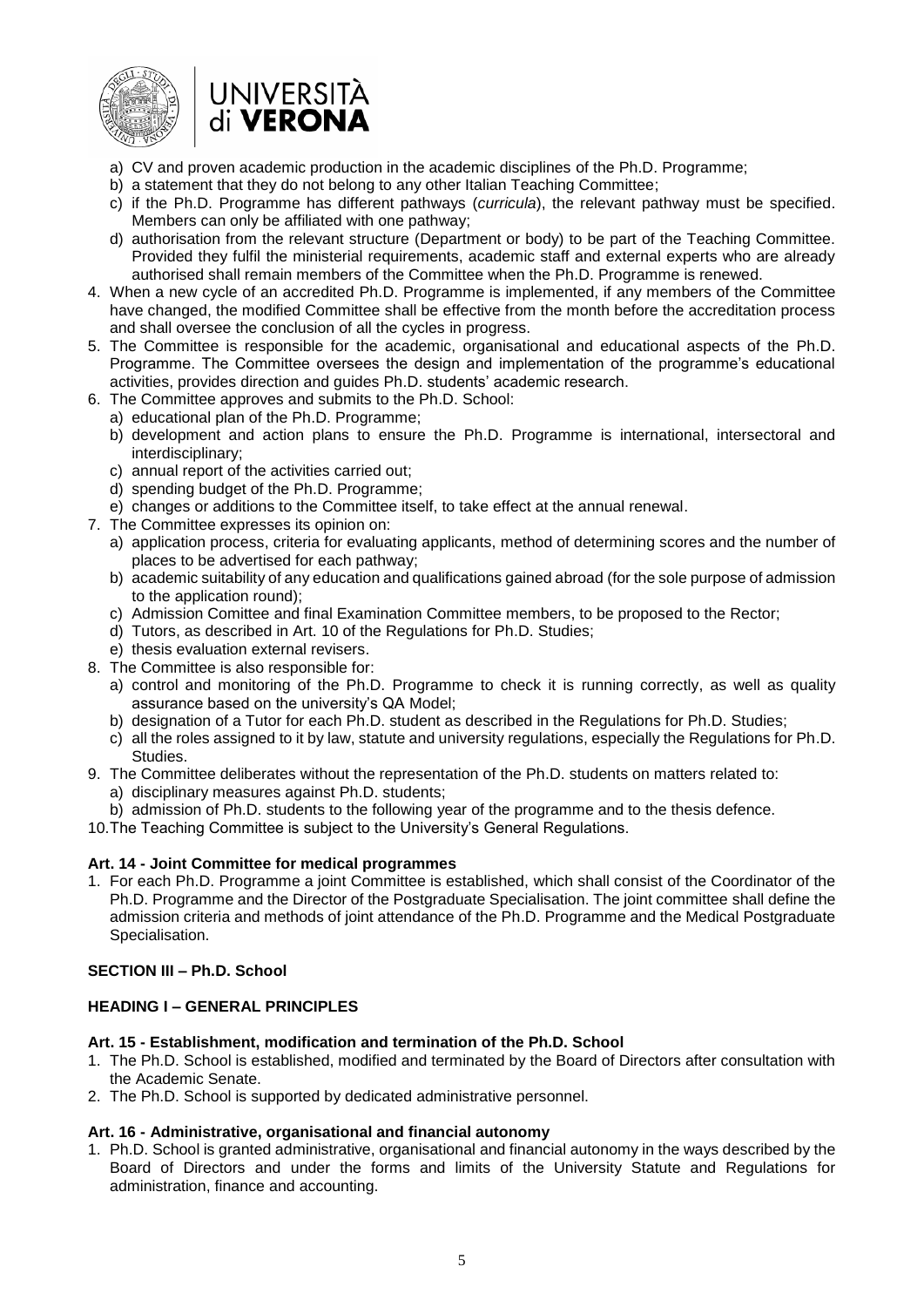

## <span id="page-7-0"></span>**HEADING II - SCHOOL BODIES**

# <span id="page-7-1"></span>**Art. 17 - School bodies**

- 1. The bodies of the Ph.D. School consist of:
	- a) Director
	- b) Council.

## <span id="page-7-2"></span>**Art. 18 - Director**

- 1. The Director of the Ph.D. School is nominated by the Rector after consultation with the Academic Senate. The Director must be a full-time, tenured professor at the University with highly-qualified, proven academic experience.
- 2. The Director holds office for three academic years and may be re-elected only once.
- 3. If the Director is absent or unable to perform their role, the Director's tasks shall be performed by a vice-Director, as nominated by the Director, from among the members of the School Council.
- 4. The Director's position may be revoked by the Rector for justified reasons.
- 5. In the case of an early termination of office, the Dean of the Coordinators shall assume the functions of Director for urgent and non-deferable acts only.
- 6. The Director represents the School and organises and coordinates joint activities.
- 7. The Director's tasks are to:
	- a) liaise with the Directors of the relevant Departments;
	- b) call and preside over Board meetings;
	- c) promote and coordinate quality assurance processes for the quality of the Ph.D. Programmes as defined in the QA Model;
	- d) Draft and present an annual report on the School's activities to the School Council. This will subsequently be submitted, along with the Ph.D. Programme reports, to Quality Control and the Rector's Delegate for Research.
	- e) Suggest criteria to the School Board for the use of the School budget and any changes made during the year based on the Ph.D. Programmes' proposed expenses.
- 8. The School Director position is incompatible with the roles of Department Director, Postgraduate Specialisation Director, Ph.D. Coordinator, member of Quality Control and Macroarea School Chairperson.

# <span id="page-7-3"></span>**Art. 19 - Council**

- 1. The Council consists of:
	- a) Director;
	- b) Coordinator of each Ph.D. Programme;
	- c) eight representatives of Ph.D. students, two for each Macroarea, nominated among the Ph.D. Programmes representatives, whose term lasts for two years.
- 2. The Council function is to implement common educational activities and promote internationalisation.
- 3. The Council approves:
	- a) the educational activity plans for Ph.D. Programmes as proposed by the Director and Coordinators, providing a uniform system for the allocation of educational credits for each type of activity. It also supports quality assurance processes, monitoring their effectiveness;
	- b) development and action plans to ensure the Ph.D. School and Ph.D. Programmes are international, intersectoral and interdisciplinary, as suggested by the individual programmes;
	- c) conventions regarding the School's common activities and the activities defined by the Ph.D. Programmes;
	- d) allocation of teaching staff to the Ph.D. Programmes and common educational activities;
	- e) use of the budget and any changes made by the Ph.D. School and Ph.D. Programmes during the year;
	- f) Director's annual report on the School's activities;
	- g) changes or additions of Teaching Committee members or change of Coordinator of Ph.D. Programmes, notifying the relevant Department.
- 4. The Council is subject to the University's General Regulations.

# <span id="page-7-4"></span>**SECTION IV – Transitional and final provisions**

#### <span id="page-7-5"></span>**Art. 20 - Transitional provisions**

1. When these Regulations enter into force, the current Bodies shall decay.